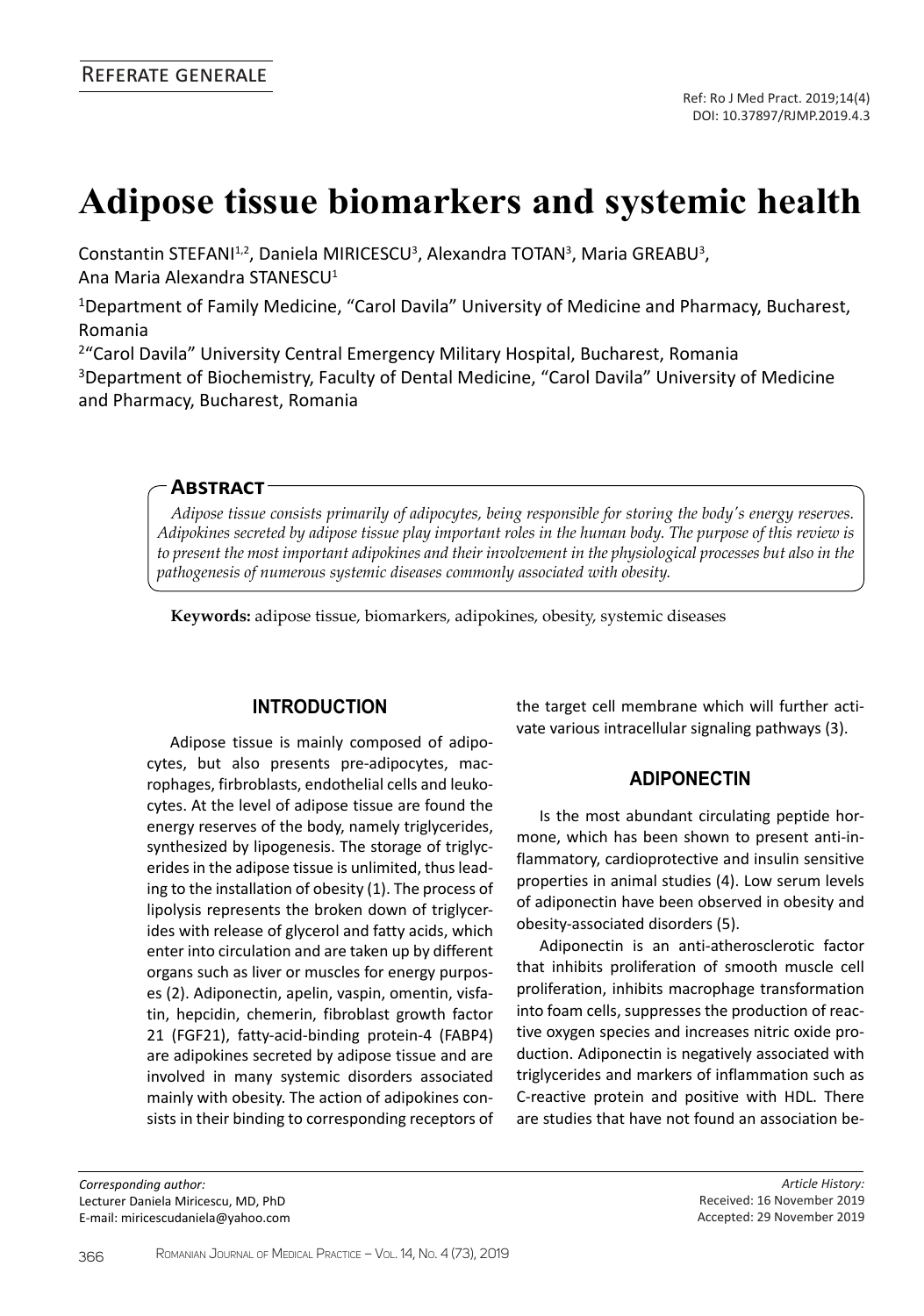tween adiponectin and cardiovascular disease, but other studies confirm a positive association (6-8).

The liver is the main target tissue of adiponectin action and contributes to its insulin sensitizing effect. Adiponectin activates AMP-activated protein kinase (AMPK) and thus reduces the expression of enzymes involved in gluconeogenesis such as phosphoenolpyruvate carboxylase and glucose-6-phosphatase and gluconeogenesis inhibation (9,10).

The action of adiponectin depends on the level of hepatocytes, muscles and other organs of AMP activation. Adiponectin suppresses the liver ceramide amount by enhancing the specific enzyme ceramidase, improving in this way hepatic and whole body insulin sensitivity independent of AMPK (11). Adiponectin can modulate the biological effects of platelet-derived growth factors such as FGF, heparin-binding epidermal growth factor-like growth factor (HB EGF). In the skeletal muscle, the globular form of adiponectin activates the AMPK signaling pathway, increases phosphorylation of acetyl CoA carboxylase, oxidation of fatty acids and glucose uptake (12). Another important role of adiponectin is its involvement in the regulation of thermogenesis process and energy homeostasis (13).

 To date, the exact role of adiponectin is not known if it suppresses or promotes thermogenesis and energy homeostasis. The biological effects of adiponectin manifest as a result of its binding to the 2 receptors: adipoR1 and Adipo R2 and T-cadherin (14). Skeletal muscle present adipoR1, hepatocyte adipo R2, T-catherin is expressed ubiquitously (15).

## **OMENTIN**

Also named intelectin, is produced by visceral adipose tissue and in small amounts can be produced by subcutaneous adipose tissue. Omentin was identified at the level of the heart, lungs, ovary and placenta (16). Omentin is negatively associated with visceral fat, lower levels of omentin have been associated with type 2 diabetes, cardiovascular diseases and metabolic syndrome (17). *In vitro*, it has been observed that omentin increases insulin-stimulated glucose uptake and the AKT (protein kinase B) signaling pathway activation. In C2C12 monocytes, omentin activates AMPK by phosphorylation which plays an important role in energy metabolism (16,18). Cantarini L et al. detected in juvenile idiopathic arthritis patients increased significantly serum omentin levels *versus* healthy controls (19).

Choi JH et al. obtained decreased plasma levels of omentin in non-obese women with polycystic ovary syndrome (20). In human endothelial cells, omentin decresed C-reactive protein and TNF-α levels (21). The plasma levels of omentin and the expression of omentine mRNA in visceral adipose tissue is decreased in obese patients (22). August T et al. detected low levels of omentin in patients with metabolic syndrome and morbidly obese women (23). Circulating omentin levels are negatively correlated with body mass index, waist circumference and circulating leptin levels. Patients with type 1 diabetes present decreased levels of omentin and elevated of adiponectin (24). In contrast Yilmaz Y et al. detected increased circulating levels of omentin in patients with non-alcoholic hepatic steatosis (25). Omentin may induce blood vessel vasodilation and may modulate inflammation-induced angiogenesis by activating signaling pathways of the nuclear factor B (NF-Kb) (26). The low level of omentin may be the link between obesity, inflammation and cardiovascular diseases. A positive association was observed between omentin and colorectal cancer even in nonobese patients (27).

#### **Apelin**

Is a recently discovered vasoactive peptide present in smooth muscle cells from the heart and endothelium of the vascular wall, but which can also be produced by adipocytes. In the systemic circulation, apelin induces nitric oxide-dependent vasodilation, prevents vasoconstriction caused by angiotensin II and presents cardioprotective effects (28). Hijazi Z et al. detected low levels of apelin in patients with arterial fibrillation compared to healthy subjects. Patients with coronary heart disease, unstable angina, myocardial infarction present decreased circulating levels of apelin (29). In patients with pulmonary arterial hypertension, lower plasma levels of apelin and low expression in human endothelial cells were detected (30). Decreased circulating concentrations of apelin have been observed especially in the Caucasian population correlating with an increased incidence of hypertension (31). Patients with cardiovascular disease present decreased apelin levels, thus suggesting the cardioprotective effect and an important regulator of the immune response (32).

#### **Resistin**

Is a cysteine-rich peptide, that can induce lowgrade inflammation by stimulating monocytes in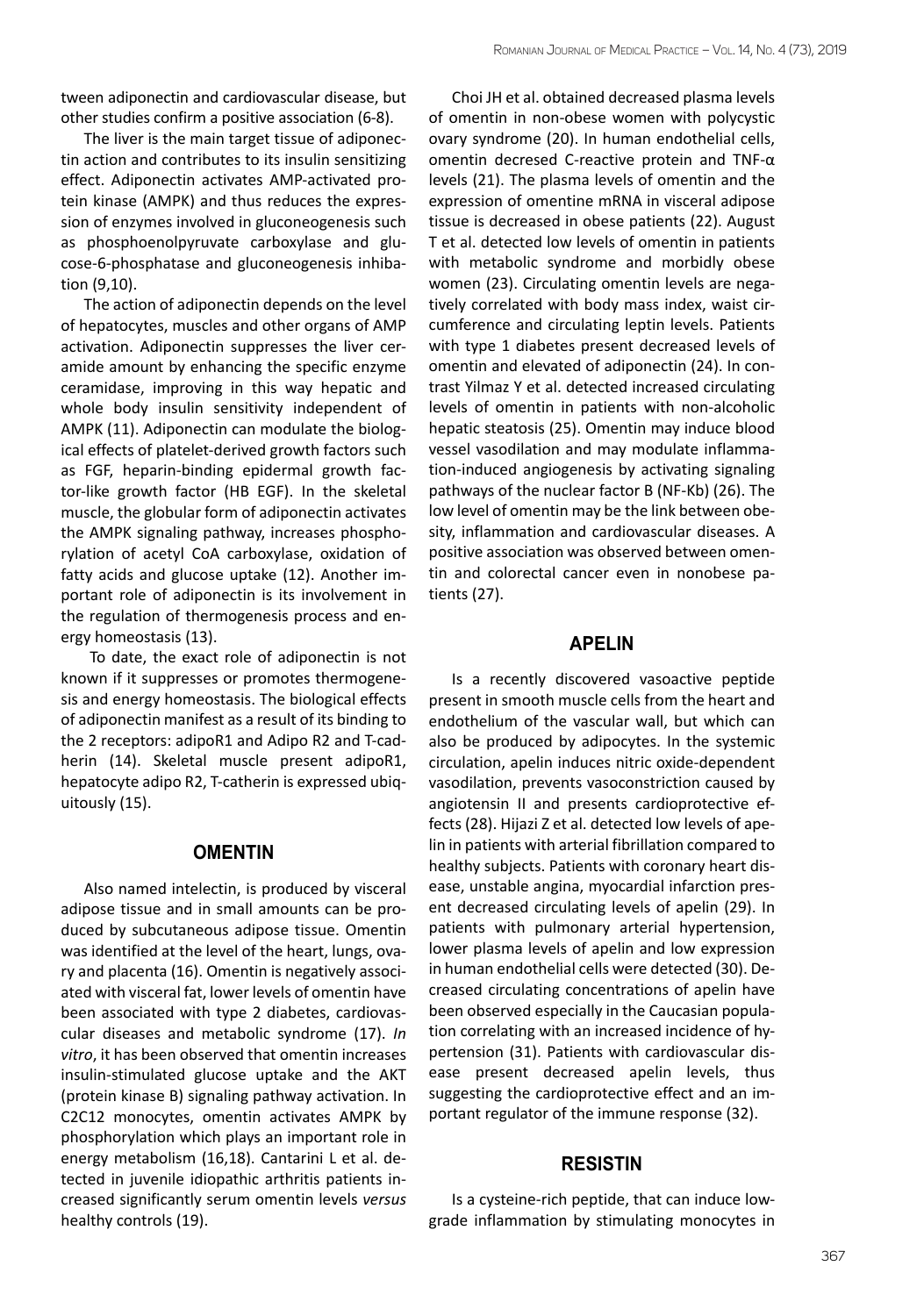humans (33). In rodents, resistin is a hormone secreted by adipocytes, while in humans it is expressed and secreted especially by macrophages, which is associated with obesity and insulin resistance (34). In obese rodents, increased circulating levels of resistin have been observed, and was implicated in obesity-induced insulin resistance and type 2 diabetes (35). Central administration of resistin determines whole bogy insulin resistance by downregulation of adiponectin signalling and induces resistance to FGF 21 (36). Increased serum levels of resistin have been associated with a high severity of cardiovascular diseases (37). Resistin treatment may result in the production of inflammatory cytokines, such as TNF-α and IL-6, molecules adhesion and even chemokines such as ICAM1 [\(Intercellular Adhesion Molecule](https://en.wikipedia.org/wiki/Intercellular_adhesion_molecule) 1) and VCAM1(Vascular Cell Adhesion Molecule 1) (38). Clinical trials conducted by Degawa Yamaguchi et al. and Gerber et al. revealed increased circulating levels of resitin in diabetic and obese patients, correlating with aging (39, 40). Instead Lee JH et al. reported that the circulating levels of resistin are not correlated with obesity and insulin resistance (41).

#### **FABP4**

Is a member of the cytoplasmic fatty- acid- binding protein superfamily, which can be expressed by adipocytes and macrophages (42). Rats studies that received a fat diet, this protein was associated with insulin resistance (43). Reiser H et al. detected a positive association between high concentrations of FABP4 and an increased incidence of obesity-specific cardiovascular diseases (44).

#### **FGF 21**

FGF21 plays various roles in metabolism and may be defined as hepatokine, adipokine and myokine (45). FGF21 as adipokine is induced in response to cold exposure, further promoting thermogenic gene expression in brown adipose tissue and inguinal white adipose tissue (46). In white and brown adipose tissue, FGF 21 action is mediated through the 1c receptors and the beta-klotho coreceptor (47). In the white adipose tissue FGF 21 manifests its metabolic effects on body weight, glycemic homeostasis, and plasma triglycerides (48). In obese and type 2 diabetic patients, circulating levels of FGF21 had been increased (49).

#### **Vaspin**

Vaspin was initially isolated in visceral white adipose tissue in rats with type 2 diabetes by Hida K et al. So far, the mechanism of action of vaspin is not fully elucidated, there are studies that confirm a positive correlation between vaspin gene expression and metabolic syndrome or insulin resistance (50,51). Kim et al. did not detect a change in vaspin level in patients with metabolic syndrome who followed a 10-month diet (52). Mansour SW et al. conducted a study that included obese diabetic women. Vaspin showed decreased level in obese diabetic patients after 6 months of the mediterranean diet compared with control (53).

#### **Visfatin**

Visfatin is secreted by human peripheral blood lymphocytes as pre B colony improvement Factor (PBEF), which acts like the nicotinamide phosphoribosyl transferase enzyme, involved in the NAD<sup>+</sup> salvage pathway (54). Fukuhara et al. identified PBEF as visfatin as a new adipokine secreted in higher levels by visceral fat cells (55). Visfatin is considered a new proinflammatory adipokine that can influence the production of pro or anti-inflammatory cytokines such as IL-1β, IL-1Ra, IL-6, IL10, TNF- $\alpha$  in human monocytes (56). Increased circulating levels of visfatin have been reported in patients with rheumatoid arthritis, acute lung injury, inflammatory conditions such as bowel disease or psoriasis (57-59).

#### **Hepcidin**

Hepcidin is a peptide hormone composed of 25 amino acid residues, which regulates the iron absorption and its distribution to specific tissues. This peptide hormone is synthesized by hepatocytes but in lower concentrations it can be expressed by macrophages, adipocytes and brain. Hepcidin deficiency is associated with hereditary hemochromatosis, feriprive anemia and hepatitis C (60).

## **Chemerin**

Chemerin is a chemoattractant for immune cells, being also an adipokine that regulates adipogenesis, angiogenesis and energy metabolism (61. Rourke JL et al. reported a positive association between chemerin and obesity-associated systemic disorders such as insulin resistance, serum triglyceride levels and body mass index (62). Serum levels of chemerin are elevated in obese or overweight individuals and in persons with insulin resistance (63,64). To date, there has been no association between this adipokine and the metabolic syndrome. In chronic inflammatory conditions, positive corre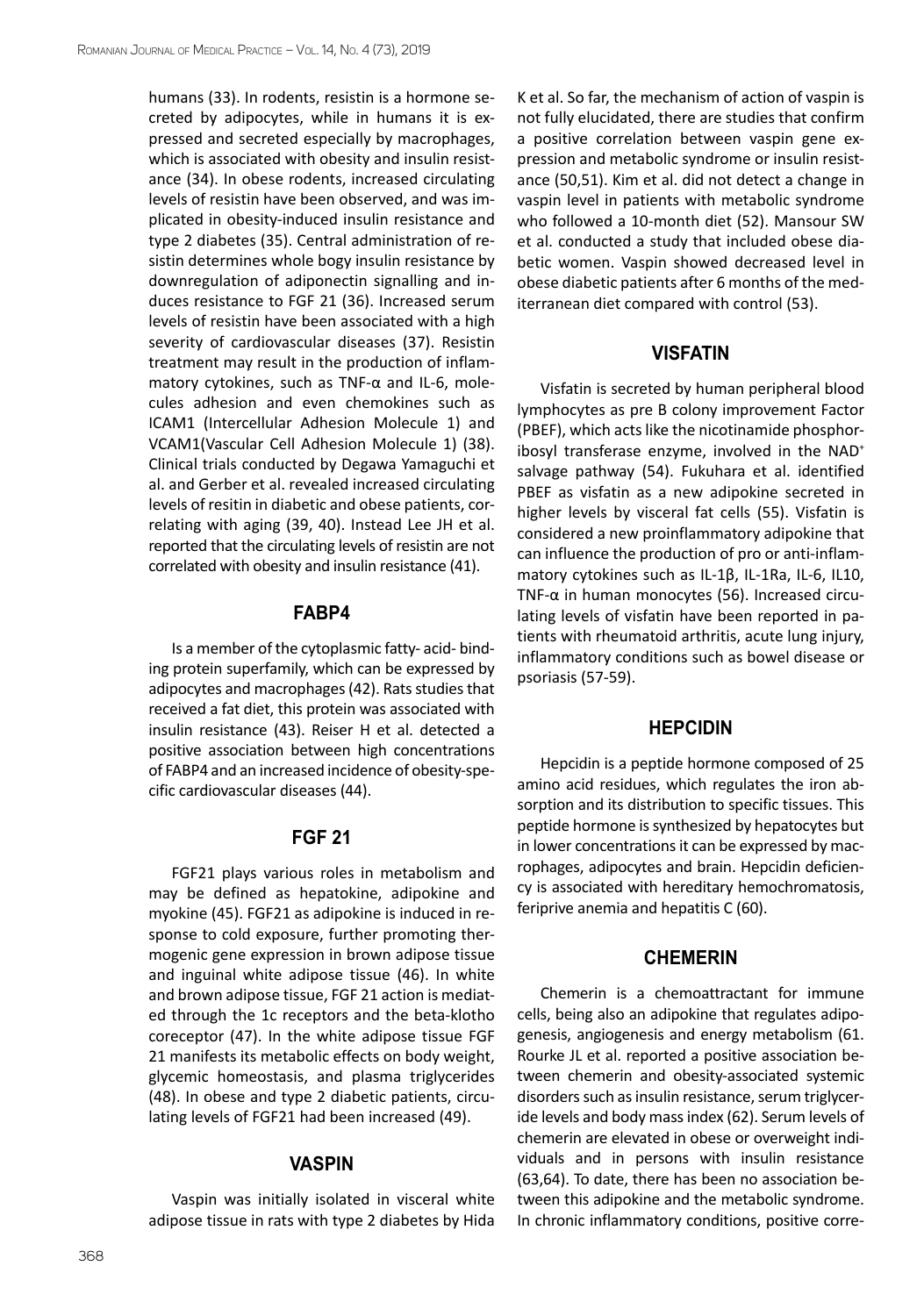lations were observed between chemerin and inflammatory cytokines such as C-reactive protein. Chemerin is involved in the pathogenesis of chronic kidney disease, psoriasis, chronic inflammatory disease, chronic rheumatoid arthritis (65,66). In cancer pathogenesis can be may present pro or anti-carcinogenic effects (67).

# **Conclusions**

Adipose tissue is not only an energy storage organ and is also an important endocrine organ. Adipocytes secrete numerous adipokines that are involved in numerous physiological and pathological processes most often associated with obsesity-induced systemic disorders.

#### **Acknowledgement**

All authors equally contributed to the present paper.

#### **references**

- 1. Tan CY, Vidal-Puig A. Adipose tissue expandability: the metabolic problems of obesity may arise from the inability to become more obese. *Biochem Soc Trans* 2008; 36 935-940.
- 2. Frayn KN. Adipose tissue as a buffer for daily lipid flux. *Diabetologia* 2002; 45 1201-1210.
- 3. Andrade-Oliveira V, Camara NO, Moraes-Vieira PM. Adipokines as drug targets in diabetes and underlying disturbances. *J Diabet Res* 2015; 2015 681612.
- 4. Turer AT, Scherer PE. Adiponectin: mechanistic insights and clinical implications. *Diabetologia* 2012;55: 2319-26.
- 5. Schondorf T, Maiworm A, Emmison N et al. Biological background and role of adiponectin as marker for insulin resistance and cardiovascular risk. *Clin Lab* 2005;51:489-94.
- 6. Wu Z, Cheng Y, Aung LH et al. Association between adiponectin concentrations and cardiovascular disease in diabetic patients: a systematic review and meta-analysis. *PLoS One* 2013;8(11):e78485.
- 7. Kanhai DA, Kranendonk ME, Uiterwaal CS et al. Adiponectin and incident coronary heart disease and stroke. A systematic review and meta-analysis of prospective studies. *Obes Rev* 2013;14(7):555-67.
- 8. Zhang H, Mo X, Hao Y et al. Adiponectin levels and risk of coronary heart disease: a meta-analysis of prospective studies. *Am J Med Sci* 2013;345(6):455-61.
- 9. Combs TP, Pajvani UB, Berg AH et al. A transgenic mouse with a deletion in the collagenous domain of adiponectin displays elevated circulating adiponectin and improved insulin sensitivity. *Endocrinol* 2004;145:367-383.
- 10. Nawrocki AR, Rajala MW, Tomas E et al. Mice lacking adiponectin show decreased

hepatic insulin sensitivity and reduced responsiveness to peroxisome proliferatoractivated receptor gamma agonists. *J Biol Chem* 2006; 281:2654-2660.

- 11. Holland WL, Miller RA, Wang ZV et al. Receptor-mediated activation of ceramidase activity initiates the pleiotropic actions of adiponectin. *Nat Med* 2011; 17:55-63.
- 12. Tomas E, Tsao TS, Saha AK et al. Enhanced muscle fat oxidation and glucose transport by ACRP30 globular domain: acetyl-CoA carboxylase inhibition and AMP-activated protein kinase activation. *PNAS* 2002; 99:16309-16313.
- 13. Hui X, Gu P, Zhang J et al. Adiponectin enhances cold-induced browning of subcutaneous adipose tissue via promoting M2 macrophage proliferation. *Cell Metabol* 2015; 22: 279-290.
- 14. Yamauchi T, Nio Y, Maki T et al. Targeted disruption of AdipoR1 and AdipoR2 causes abrogation of adiponectin binding and metabolic actions. *Nat Med* 2007; 13: 332–339.
- 15. Denzel MS, Scimia MC, Zumstein PM et al. T-cadherin is critical for adiponectinmediated cardioprotection in mice. *J Clin Invest* 2010;120(12):4342-52.
- 16. Yang RZ, Lee MJ et al. Identification of omentin as a novel depotspecific adipokine in human adipose tissue: possible role in modulating insulin action. *Am J Physiol Endocrinol Metab* 2006; 290: E1253-61.
- 17. De Souza Batista CM, Yang RZ et al. Omentin plasma levels and gene expression are decreased in obesity. *Diabetes* 2007;56:1655-61.
- 18. Yu D. Omentin activates AMP-activated protein kinase and plays a role in energy metabolism and immune response. PhD dissertation. Molecular Medicine: University of Maryland 2011.
- 19. Cantarini L, Simonini G, Fioravanti A, et al. Circulating levels of the adipokines vaspin

and omentin in patients with juvenile idiopathic arthritis, and relation to disease activity. *Clin Exp Rheumatol* 2011; 29: 1044-8.

- 20. Choi JH, Rhee EJ, Kim KH et al. Plasma omentin-1 levels are reduced in non-obese women with normal glucose tolerance and polycystic ovary syndrome. *Eur J Endocrinol* 2011; 165: 789-96.
- 21. Tan BK, Adya R, Farhatullah S et al. Metformin treatment may increase omentin-1 levels in women with polycystic ovary syndrome. *Diabetes* 2010; 59: 3023-31.
- 22. Barth S, Klein P, Horbach T, et al. Expression of neuropeptide Y, omentin and visfatin in visceral and subcutaneous adipose tissues in humans: relation to endocrine and clinical parameters. *Obes Facts* 2010; 3:245-51.
- 23. Auguet T, Quintero Y, Riesco D, et al. New adipokines vaspin and omentin. Circulating levels and gene expression in adipose tissue from morbidly obese women. *BMC Med Genet* 2011; 12:60.
- 24. Antoniades C, Antonopoulos AS, Tousoulis D et al. Adiponectin: from obesity to cardiovascular disease. *Obes Rev* 2009;10:269-79.
- 25. Yilmaz Y, Yonal O, Kurt R, et al. Serum levels of omentin, chemerin and adipsin in patients with biopsy-proven non-alcoholic fatty liver disease. *Scand J Gastroenterol* 2011; 46:91-7.
- 26. Tan BK, Adya R, Randeva HS. Omentin:a novel link between inflammation, diabesity, and cardiovascular disease.*Trends Cardiovasc Med* 2010;20:143-8.
- 27. Aleksandrova K, di Giuseppe R, Isermann B et al. Circulating omentin as a novel biomarker for colorectal cancer risk: data from the EPIC-Potsdam cohort study. C*ancer Res* 2016;76:3862-71.
- 28. Chandrasekaran B, Dar O, McDonagh T. The role of apelin in cardiovascular function